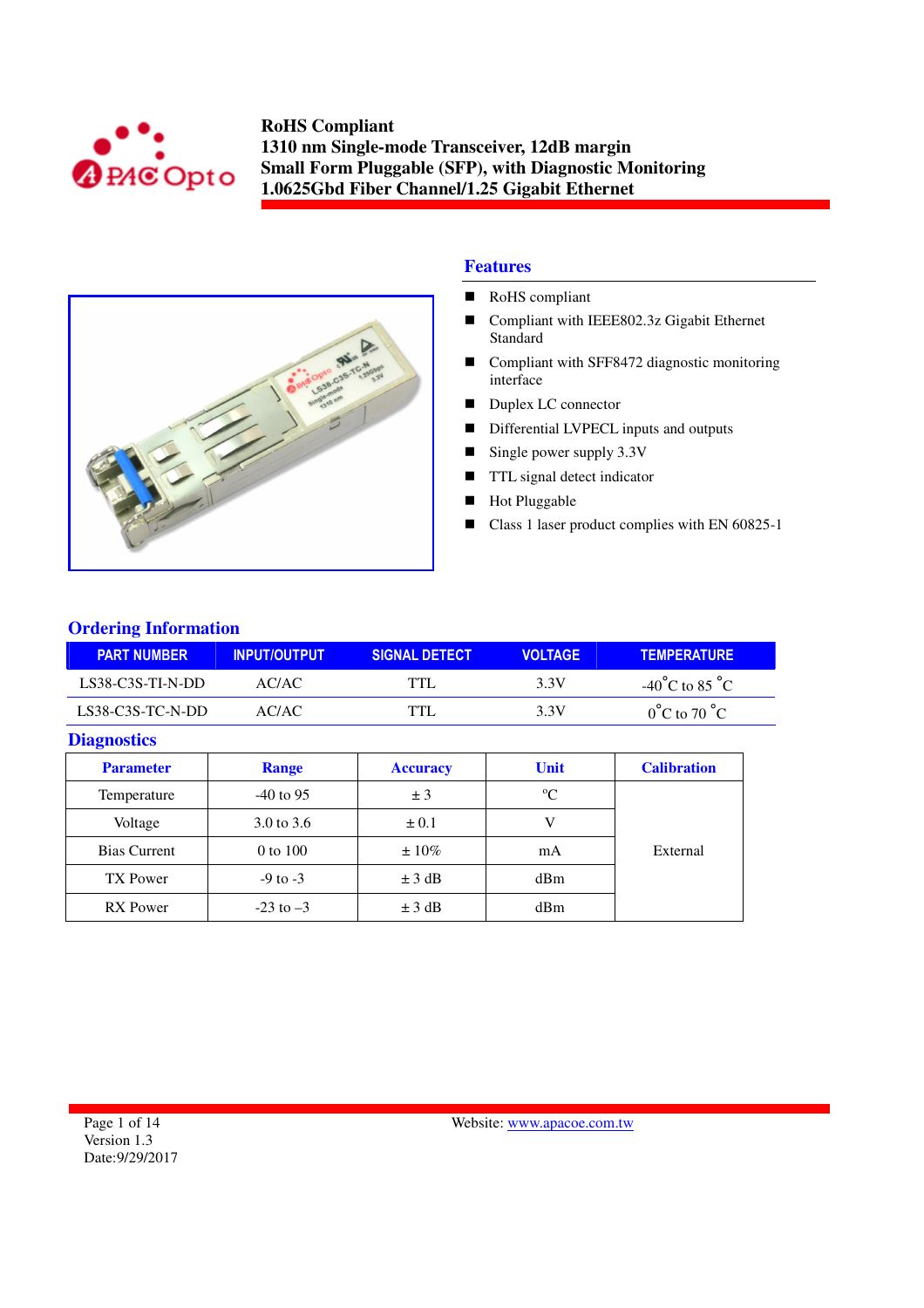

## **Absolute Maximum Ratings**

| <b>PARAMETER</b>      | <b>SYMBOL</b> | <b>MIN</b> | <b>MAX</b> | <b>UNITS</b> | <b>NOTE</b> |
|-----------------------|---------------|------------|------------|--------------|-------------|
| Storage Temperature   | Tе            | $-40$      | 85         |              |             |
| <b>Supply Voltage</b> | Vcc           | $-0.5$     | 4.0        |              |             |
| Input Voltage         | $V_{IN}$      | $-0.5$     | Vcc        |              |             |

## **Recommended Operating Conditions**

| <b>PARAMETER</b>                  | <b>SYMBOL</b>     | <b>MIN</b> | <b>MAX</b> | <b>UNITS</b> | <b>NOTE</b>      |
|-----------------------------------|-------------------|------------|------------|--------------|------------------|
| <b>Case Operating Temperature</b> | $T_C$             |            | 70         | $\circ$      | LS38-C3S-TC-N-DD |
|                                   |                   | $-40$      | 85         |              | LS38-C3S-TI-N-DD |
| <b>Supply Voltage</b>             | Vcc               | 3.1        | 3.5        |              |                  |
| <b>Supply Current</b>             | $I_{TX} + I_{RX}$ | $---$      | 250        | mΑ           |                  |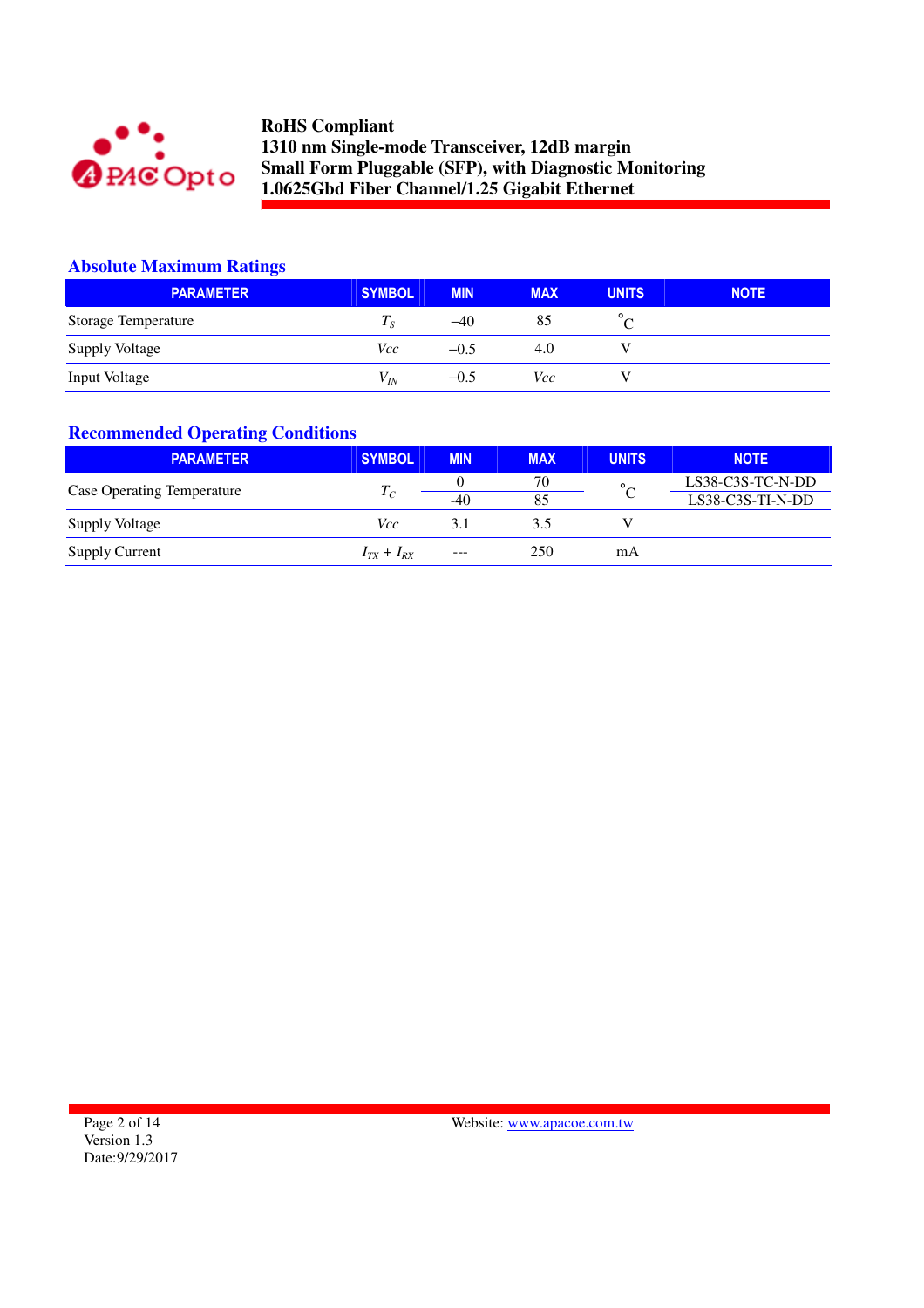

## **Transmitter Electro-optical Characteristics**

# *Vcc* = 3.1 V to 3.5 V,  $T_c = 0$  °C to 70 °C (-40 °C to 85 °C)

| <b>PARAMETER</b>                                     | <b>SYMBOL</b>             | <b>MIN</b> | TYP. | <b>MAX</b> | <b>UNITS</b> | <b>NOTE</b> |
|------------------------------------------------------|---------------------------|------------|------|------------|--------------|-------------|
| <b>Output Optical Power</b><br>$9/125 \ \mu m$ fiber | $P_{out}$                 | -9         |      | $-3$       | dBm          | Average     |
| <b>Extinction Ratio</b>                              | ER                        | 9          | ---  |            | dB           |             |
| Center Wavelength                                    | $\lambda_C$               | 1270       | 1310 | 1355       | nm           |             |
| Spectral Width (RMS)                                 | $\Delta \lambda$          |            |      | 2.5        | nm           |             |
| Rise/Fall Time, $(20-80\%)$                          | $T_{P,f}$                 |            |      | 260        | ps           |             |
| Relative Intensity Noise                             | RIN                       |            |      | $-120$     | dB/Hz        |             |
| <b>Total Jitter</b>                                  | ТJ                        |            |      | 227        | ps           |             |
| Output Eye                                           | Compliant with IEEE802.3z |            |      |            |              |             |
| Max. $P_{out}$ TX-DISABLE Asserted                   | $P_{OFF}$                 |            |      | $-45$      | dBm          |             |
| Differential Input Voltage                           | $V_{DIFF}$                | 0.4        |      | 2.0        | V            |             |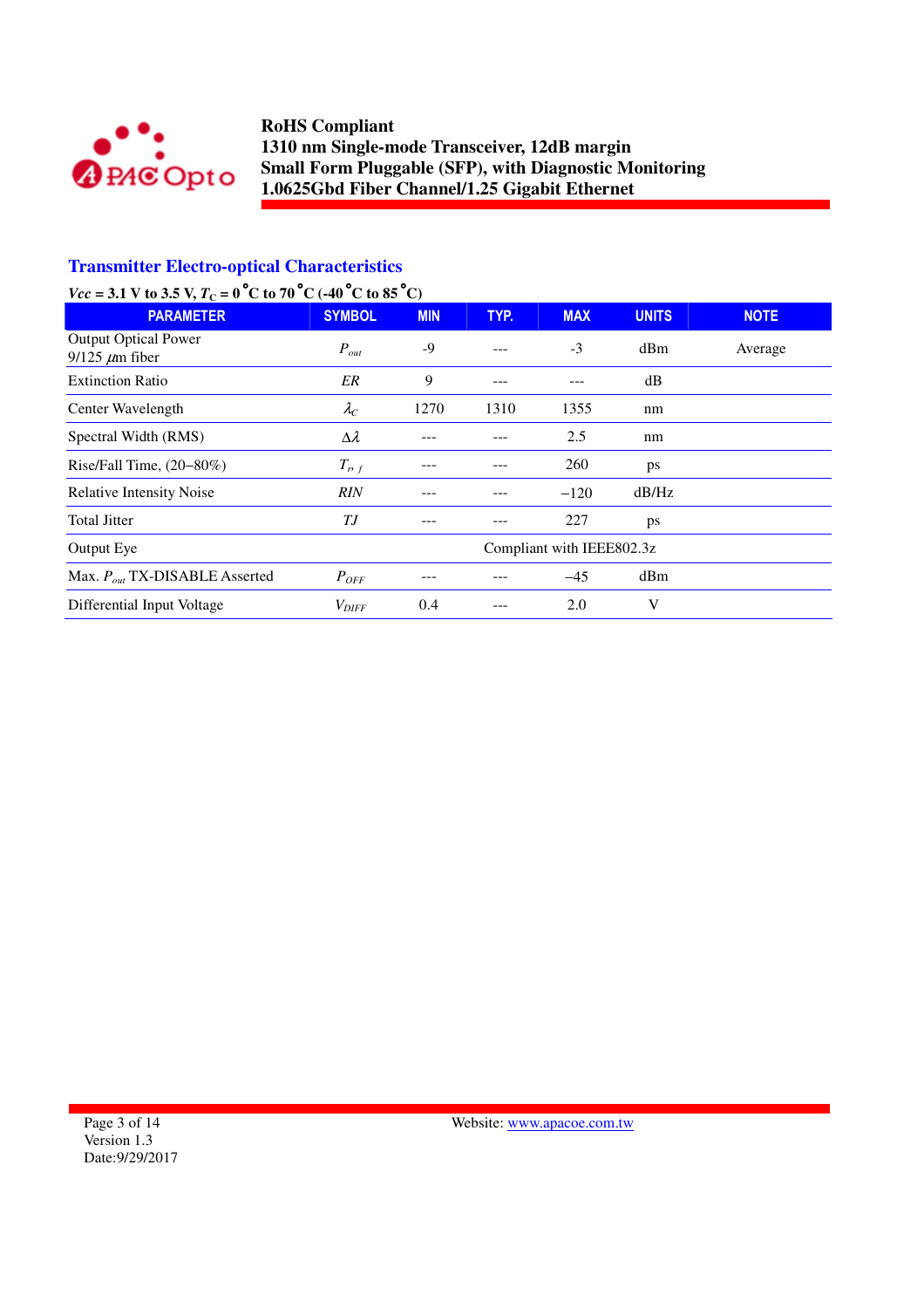

## **Receiver Electro-optical Characteristics**

# *Vcc* = 3.1 V to 3.5 V,  $T_c = 0$  °C to 70 °C (-40 °C to 85 °C)

| <b>PARAMETER</b>                                    | <b>SYMBOL</b>       | <b>MIN</b> | TYP. | <b>MAX</b> | <b>UNITS</b> | <b>NOTE</b>      |
|-----------------------------------------------------|---------------------|------------|------|------------|--------------|------------------|
| <b>Optical Input Power-maximum</b>                  | $P_{IN}$            | $-3$       |      |            | dBm          | $BER < 10^{-12}$ |
| <b>Optical Input Power-minimum</b><br>(Sensitivity) | $P_{IN}$            |            |      | $-21$      | dBm          | $BER < 10^{-12}$ |
| <b>Operating Center Wavelength</b>                  | $\lambda_C$         | 1260       |      | 1610       | nm           |                  |
| <b>Optical Return Loss</b>                          | <b>ORL</b>          | 12         |      |            | dB           |                  |
| Signal Detect-Asserted                              | $P_{A}$             |            |      | $-21$      | dBm          |                  |
| Signal Detect-Deasserted                            | $P_D$               | $-35$      |      |            | dBm          |                  |
| Differential Output Voltage                         | $V_{\text{DIFF}}$   | 0.5        |      | 1.2        | V            |                  |
| Data Output Rise, Fall Time<br>$(20 - 80\%)$        | $T$ <sub>r, f</sub> |            |      | 0.35       | ns           |                  |
| Receiver Loss of Signal Output<br>Voltage-Low       | $RX\_LOS_L$         | $\theta$   |      | 0.5        | V            |                  |
| Receiver Loss of Signal Output<br>Voltage-High      | $RX$ $LOS_H$        | 2.4        |      | $V_{CC}$   | V            |                  |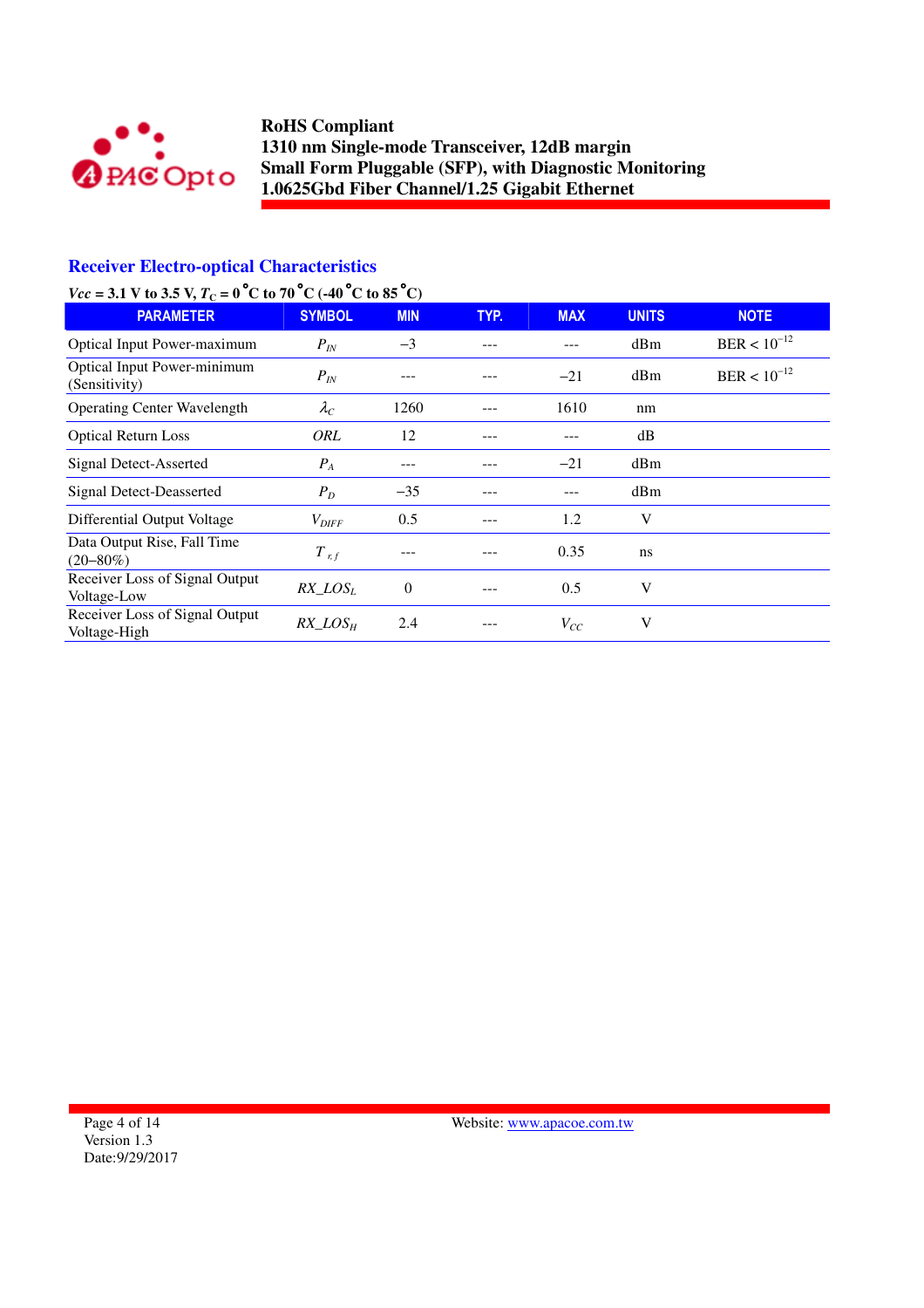

## **EEPROM Serial ID Memory Contents (2-Wire Address A0h)**

| <b>Address</b>   | <b>Description</b>              | <b>Hex</b>                      | <b>Real Value</b>                    |
|------------------|---------------------------------|---------------------------------|--------------------------------------|
| $\boldsymbol{0}$ | Identifier                      | 03                              | SFP or SFP+                          |
|                  | Ext. Identifier                 | 04                              | GBIC/SFP function is defined by      |
| 1                |                                 |                                 | two-wire interface ID only           |
| $\overline{2}$   | Connector                       | 07                              | LC                                   |
| $\mathfrak{Z}$   |                                 | 00                              | Unallocated                          |
| 4                |                                 | 00                              | Unallocated                          |
| 5                |                                 | $00\,$                          | Unallocated                          |
| 6                | Specification                   | 02                              | 1000BASE-LX;                         |
| $\boldsymbol{7}$ | Compliance                      | 12                              | Longwave laser(LC);long distance(L); |
| $\,8\,$          |                                 | 00                              | Unallocated                          |
| 9                |                                 | 01                              | Single Mode(SM);                     |
| 10               |                                 | 01                              | 100MBytes/sec;                       |
| 11               | Encoding                        | 01                              | 8B/10B                               |
| 12               | BR, nominal                     | 0 <sub>D</sub>                  | 1300Mbps                             |
| 13               | Rate Identifier                 | 0D                              |                                      |
| 14               | Length(SMFm)-km                 | $00\,$                          | 10(units of km)                      |
| 15               | Length(SMF)                     | $00\,$                          | 100(units of 100m)                   |
| 16               | Length $(50 \ \mu m)$           | $00\,$                          |                                      |
| 17               | Length $(62.5 \ \mu \text{ m})$ | 37                              |                                      |
| 18               | Length(cable)                   | 1E                              |                                      |
| 19               | Length(OM3)                     | $00\,$                          |                                      |
| $20 - 35$        | Vendor name                     | 41, 50, 41, 43, 20, 4F, 70, 74, |                                      |
|                  |                                 | 6F, 20, 20, 20, 20, 20, 20, 20  | <b>APAC</b> Opto                     |
| 36               | <b>Extended Module</b>          | 0 <sub>0</sub>                  |                                      |
| 37-39            | Vendor OUI                      | 00, 0F, 99                      |                                      |
|                  | Vendor PN                       | 4C, 53, 33, 38, 2D, 43, 33, 53, | LS38-C3S-TI-N-DD                     |
| $40 - 55$        |                                 | 2D, 54, 49, 2D, 4E, 2D, 44, 44  |                                      |

Page 5 of 14 Version 1.3 Date:9/29/2017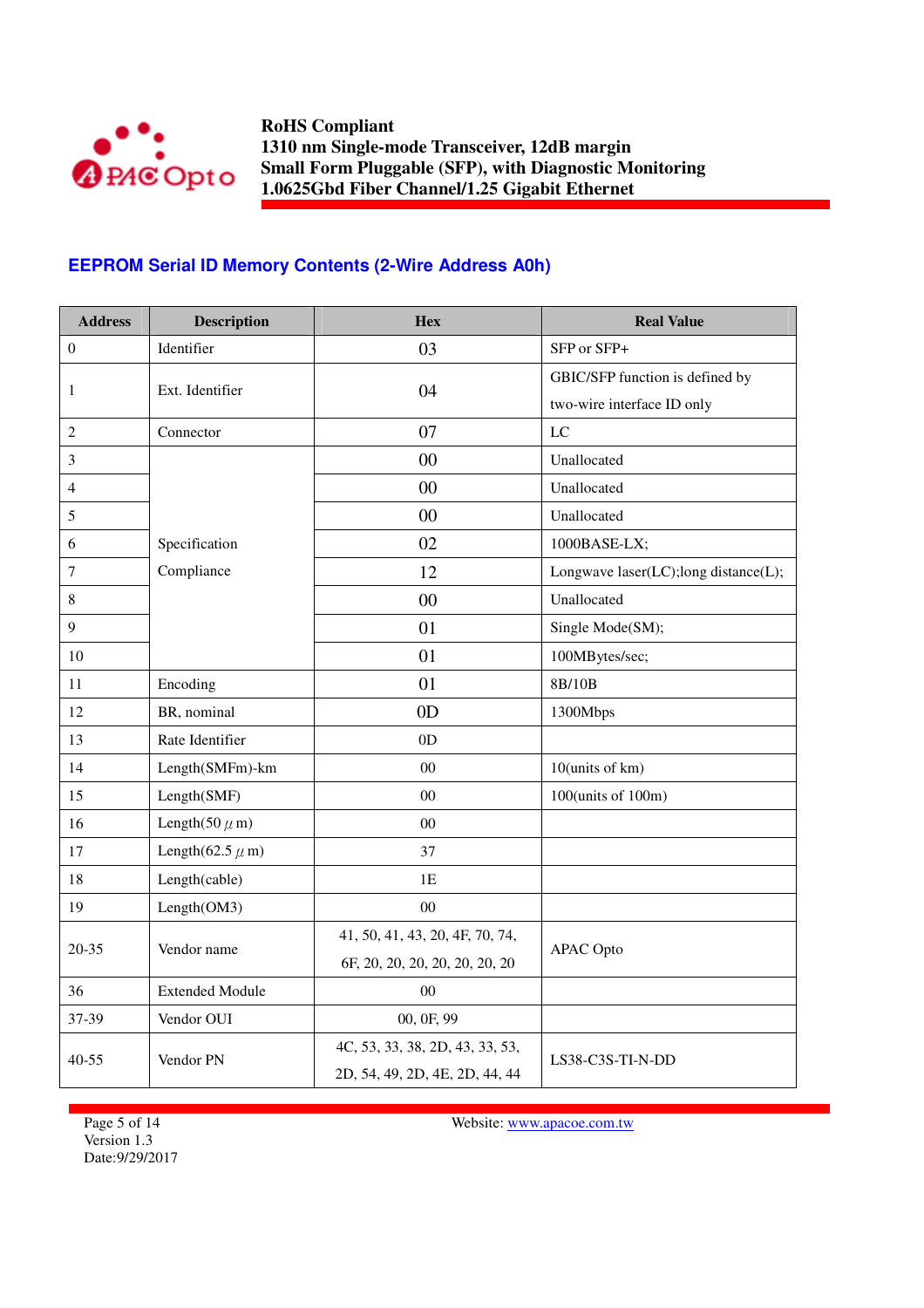

| 56-59  | Vendor rev                    | 00,00,00,00    | Unspecified                                                                                                     |
|--------|-------------------------------|----------------|-----------------------------------------------------------------------------------------------------------------|
| 60-61  | Wave length                   | 05, 1E         | 1310nm                                                                                                          |
| 62     | Unallocated                   | $00\,$         |                                                                                                                 |
| 63     | CC_BASE.                      | DC             | Check sum of byte $0 \sim 62$                                                                                   |
| 64-65  | Options                       | 00,1A          | Loss of Signal; Tx_Fault; Tx_Disable;                                                                           |
| 66-67  | <b>BR</b>                     | 00, 00         |                                                                                                                 |
| 68-83  | Vendor SN                     |                |                                                                                                                 |
| 84-91  | Date Code                     |                |                                                                                                                 |
| 92     | Diagnostic Monitoring<br>Type | 58             | <b>Received Power Measurement</b><br>Type; Externally Calibrated; Digital<br>diagnostic monitoring implemented; |
| 93     | <b>Enhanced Options</b>       | B <sub>0</sub> | Rx_Loss Monitoring;Tx_Fault<br>Monitoring; Alarm/warning Flags;                                                 |
| 94     | SFF-8472 Compliance           | 01             | includes functionality described in Rev<br>9.3 of SFF-8472                                                      |
| 95     | CC_EXT                        | 2E             | Check sum of byte $64 \sim 94$                                                                                  |
| 96-127 | Vendor Specific               |                |                                                                                                                 |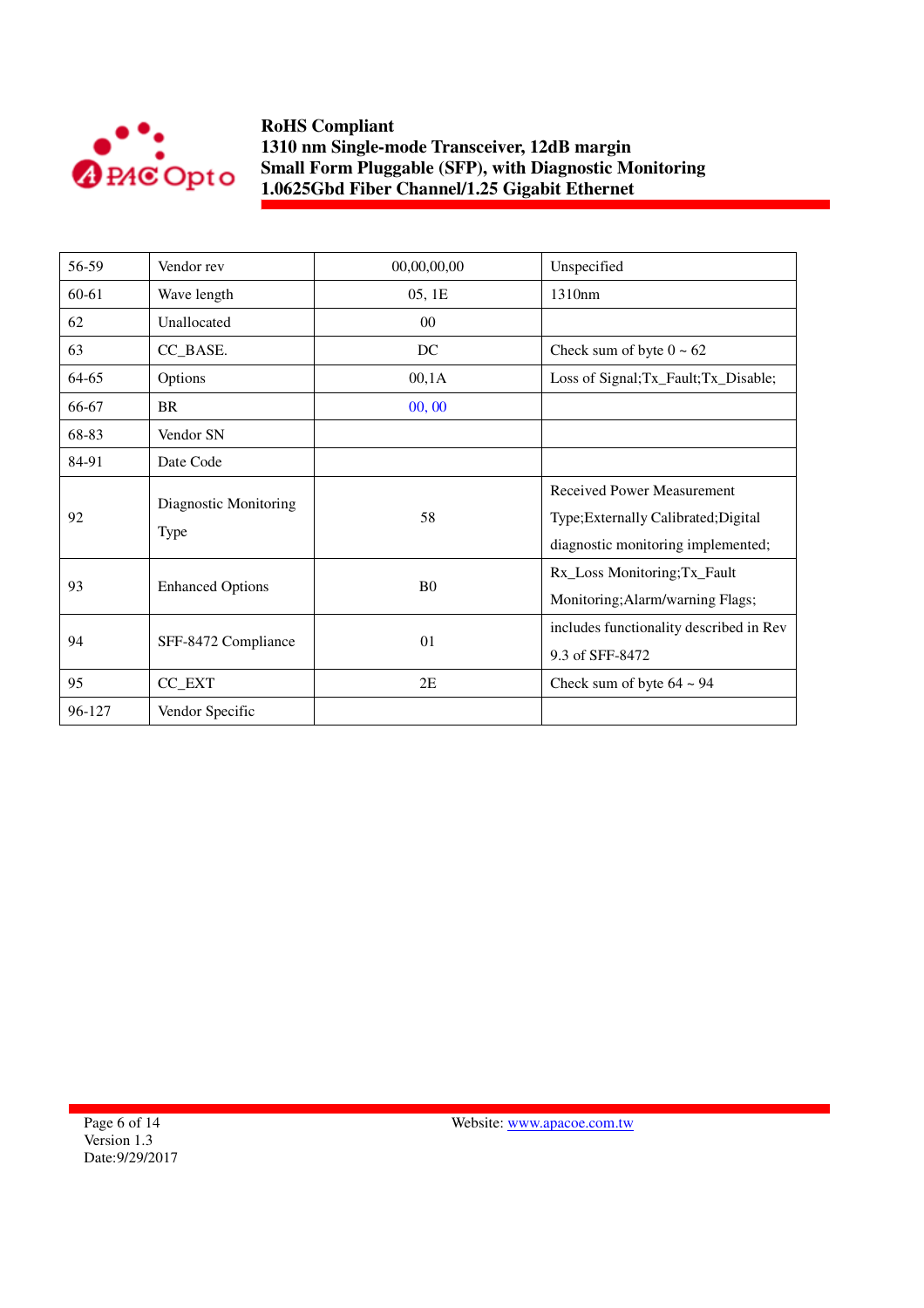

#### **EEPROM Serial ID Memory contents(A2h)**

| Address                | Description                                                | Value            |
|------------------------|------------------------------------------------------------|------------------|
| $00 - 01$              | Temp High Alarm                                            | 85 Degree C      |
| $02-03$                | Temp Low Alarm                                             | $-15$ Degree C   |
| $04 - 05$              | <b>Temp High Warning</b>                                   | 80 Degree C      |
| $06-07$                | <b>Temp Low Warning</b>                                    | $-10$ Degree C   |
| 08-09                  | Voltage High Alarm                                         | 3.8 V            |
| $10 - 11$              | <b>Voltage Low Alarm</b>                                   | 2.8V             |
| $12 - 13$              | Voltage High Warning                                       | 3.6V             |
| $14-15$                | Voltage Low Warning                                        | 2.97 V           |
| $16-17$                | <b>Bias High Alarm</b>                                     | $80 \text{ mA}$  |
| 18-19                  | <b>Bias Low Alarm</b>                                      | $0.1 \text{ mA}$ |
| $20 - 21$              | <b>Bias High Warning</b>                                   | $70 \text{ mA}$  |
| $22 - 23$              | <b>Bias Low Warning</b>                                    | $0.5 \text{ mA}$ |
| $24 - 25$              | TX Power High Alarm                                        | $-1$ dBm         |
| $26 - 27$              | <b>TX Power Low Alarm</b>                                  | $-11.5$ dBm      |
| $28-29$                | TX Power High Warning                                      | $-2$ dBm         |
| $30 - 31$              | TX Power Low Warning                                       | $-10.5$ dBm      |
| $32 - 33$              | RX Power High Alarm                                        | $-2$ dBm         |
| $34 - 35$              | <b>RX</b> Power Low Alarm                                  | $-22$ dBm        |
| $36 - 37$              | <b>RX</b> Power High Warning                               | $-3$ dBm         |
|                        |                                                            | $-19$ dBm        |
| 38-39                  | RX Power Low Warning                                       |                  |
| $40 - 55$              | Reserved for future monitored quantities                   |                  |
| $56-91$                | Calibration constant                                       |                  |
| $92 - 94$              | Reserved                                                   |                  |
| $\overline{95}$        | Check sum                                                  |                  |
| 96-97                  | Real Time temperature                                      |                  |
| 98-99                  | Real Time supply voltage                                   |                  |
| 100-101                | Real Time TX bias current                                  |                  |
| 102-103                | Real Time TX optical power                                 |                  |
| 104-105                | Real Time RX received power                                |                  |
| 106-109                | Reserved                                                   |                  |
| 110(bit7)              | <b>NA</b>                                                  |                  |
| $1\overline{10(bit6)}$ | $\overline{\text{NA}}$                                     |                  |
| 110(bit5)              | Reserved                                                   |                  |
| 110(bit4)              | $\overline{\text{NA}}$                                     |                  |
| 110(bit3)              | $\overline{\text{NA}}$                                     |                  |
| 110(bit2)              | Digital state of TX fault output pin                       |                  |
| 110(bit)               | Digital state of LOS output pin                            |                  |
| 110(bit0)              | <b>NA</b>                                                  |                  |
| 111                    | Reserved                                                   |                  |
| 112(bit7)              | Set when internal temperature exceeds high alarm level     |                  |
| 112(bit6)              | Set when internal temperature exceeds is below alarm level |                  |
| 112(bit5)              | Set when internal supply voltage exceeds high alarm level  |                  |
|                        |                                                            |                  |
| 112(bit4)              | Set when internal supply voltage is below alarm level      |                  |
| 112(bit3)              | Set when<br>TX bias exceeds high alarm level               |                  |
| 112(bit2)              | Set when<br>TX bias voltage is below alarm level           |                  |
| 112(bit1)              | TX output power exceeds high alarm level<br>Set when       |                  |
| 112(bit0)              | TX output power voltage is below alarm level<br>Set when   |                  |
| 113(bit7)              | Set when<br>RX received power exceeds high alarm level     |                  |
| 113(bit6)              | Set when<br>RX received power is below alarm level         |                  |
| 113(bit5-0)            | Reserved                                                   |                  |

Page 7 of 14 Version 1.3 Date:9/29/2017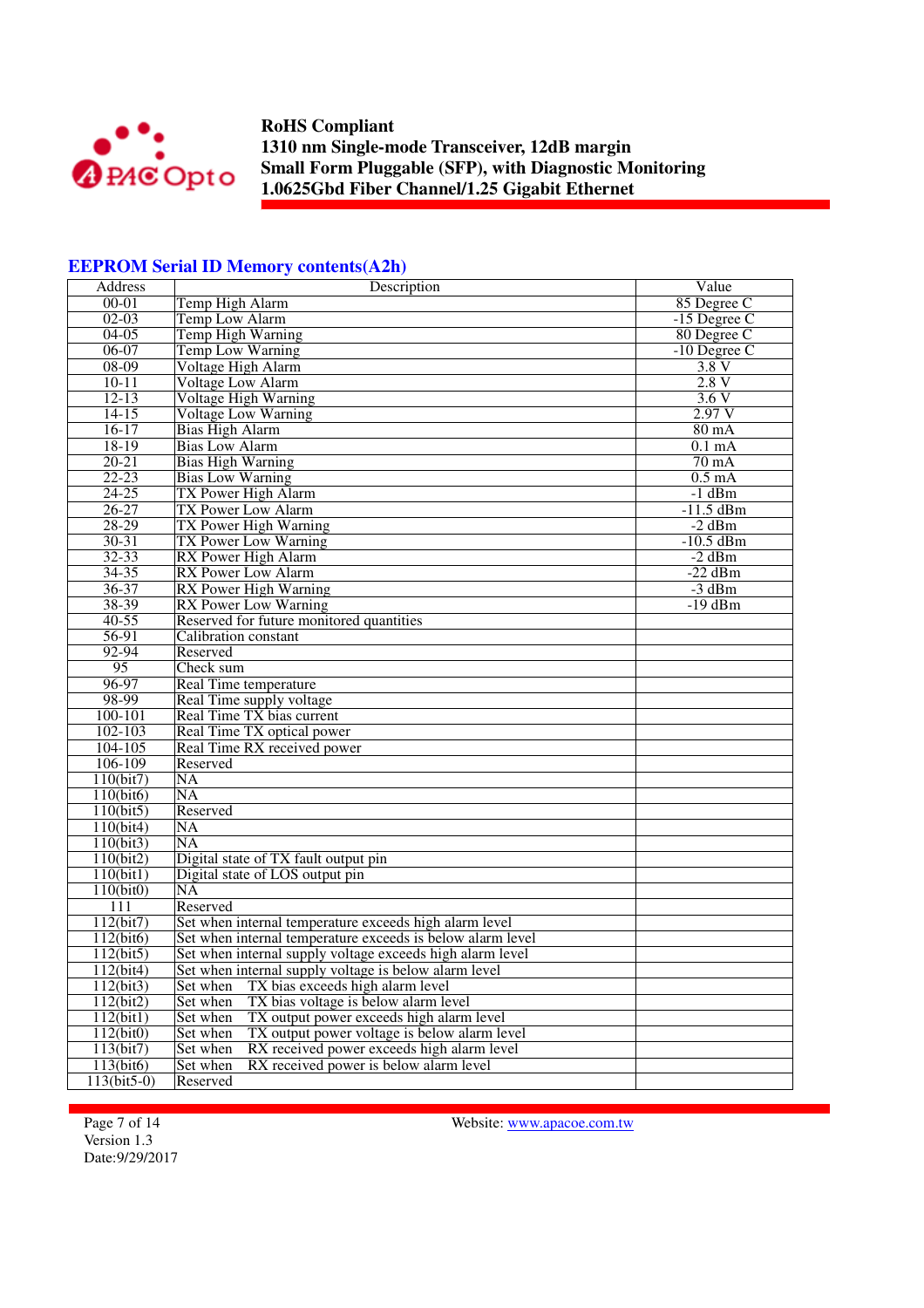

| 114-115       | Reserved                                                     |
|---------------|--------------------------------------------------------------|
| 116(bit7)     | Set when internal temperature exceeds high warning level     |
| 116(bit6)     | Set when internal temperature exceeds is below warning level |
| 116(bit5)     | Set when internal supply voltage exceeds high warning level  |
| 116(bit4)     | Set when internal supply voltage is below warning level      |
| 116(bit3)     | Set when TX bias exceeds high warning level                  |
| 116(bit2)     | Set when TX bias voltage is below warning level              |
| 116(bit1)     | TX output power exceeds high warning level<br>Set when       |
| 116(bit0)     | TX output power voltage is below warning level<br>Set when   |
| 117(bit7)     | RX received power exceeds high warning level<br>Set when     |
| 117(bit6)     | RX received power is below warning level<br>Set when         |
| $117(bit5-0)$ | Reserved                                                     |
| 118-119       | Reserved                                                     |
| 120-127       | Vendor specific                                              |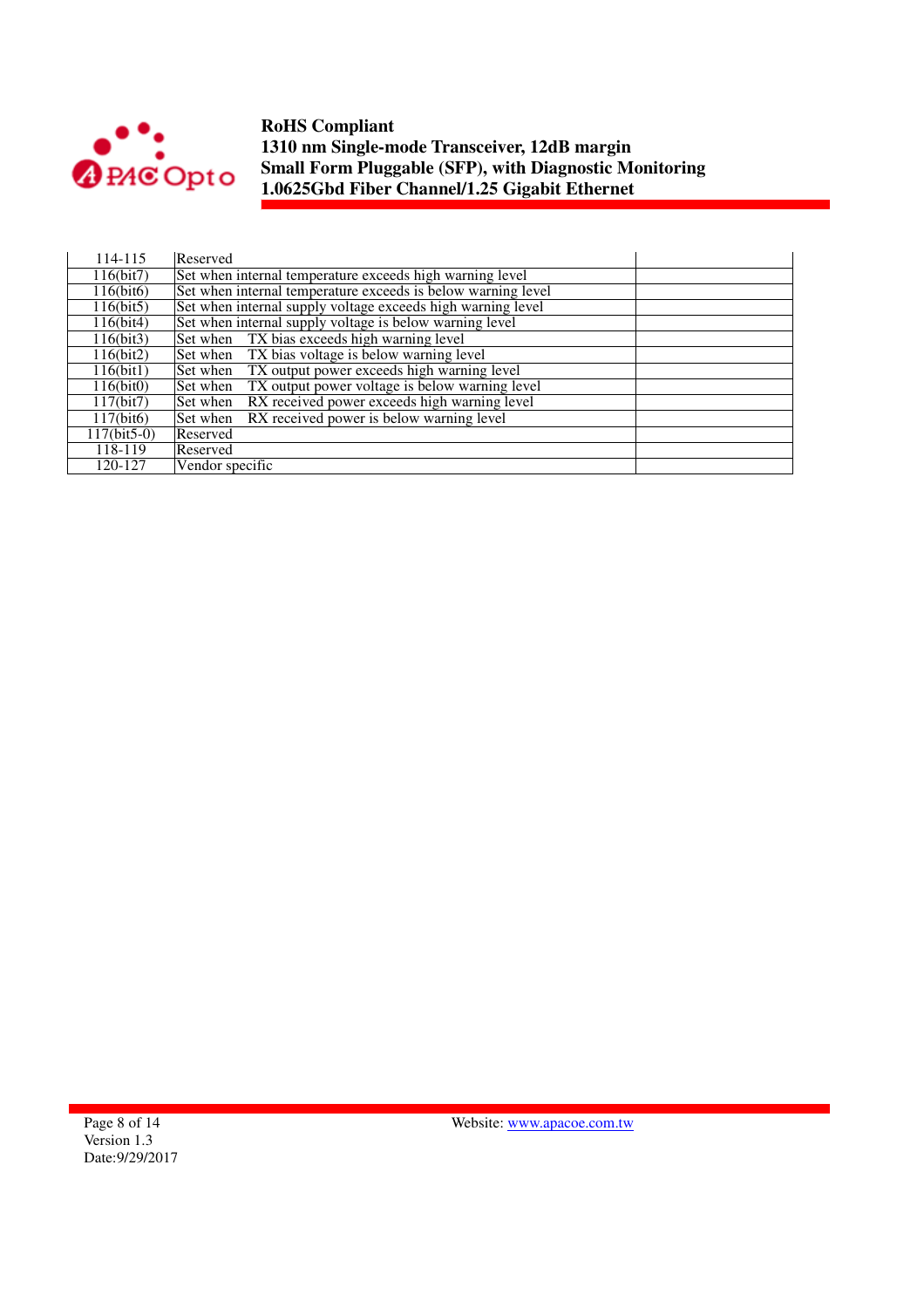

#### **Block Diagram of Transceiver**



#### **Transmitter Section**

The transmitter section consists of a 1310 nm InGaAsP laser in an eye safe optical subassembly (OSA) which mates to the fiber cable. The laser OSA is driven by a LD driver IC which converts differential input LVPECL logic signals into an analog laser driving current.

#### **TX\_DISABLE**

The TX\_DISABLE signal is high (TTL logic "1") to turn off the laser output. The laser will turn on when TX\_DISABLE is low (TTL logic "0").

#### **Receiver Section**

The receiver utilizes an InGaAs PIN photodiode mounted together with a trans-impedance preamplifier IC in an OSA. This OSA is connected to a circuit providing post-amplification quantization, and optical signal detection.

#### **Receive Loss (RX\_LOS)**

The RX\_LOS is high (logic "1") when there is no incoming light from the companion transceiver. This signal is normally used by the system for the diagnostic purpose. The signal is operated in LVTTL level.

Page 9 of 14 Version 1.3 Date:9/29/2017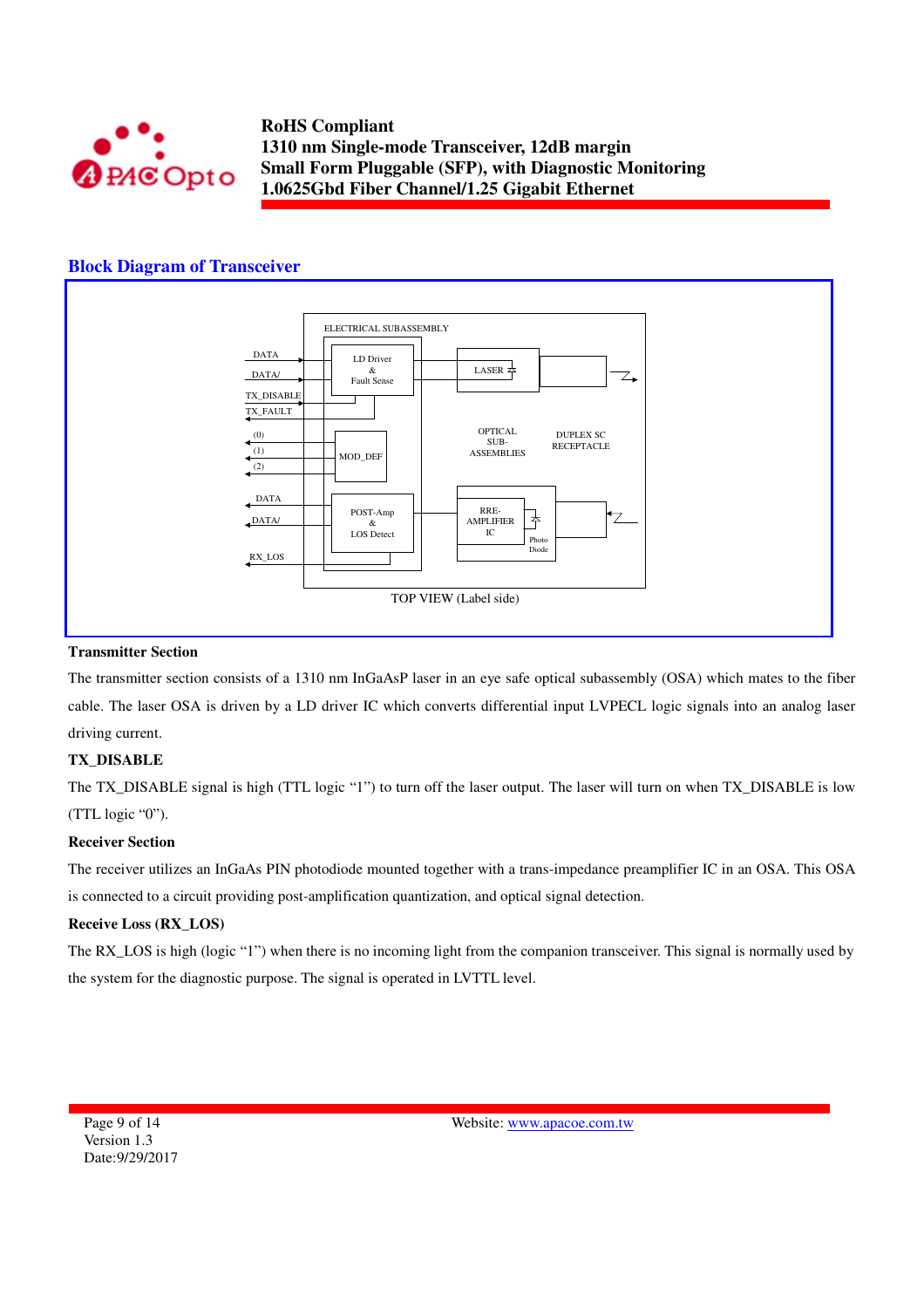

**Dimensions** 

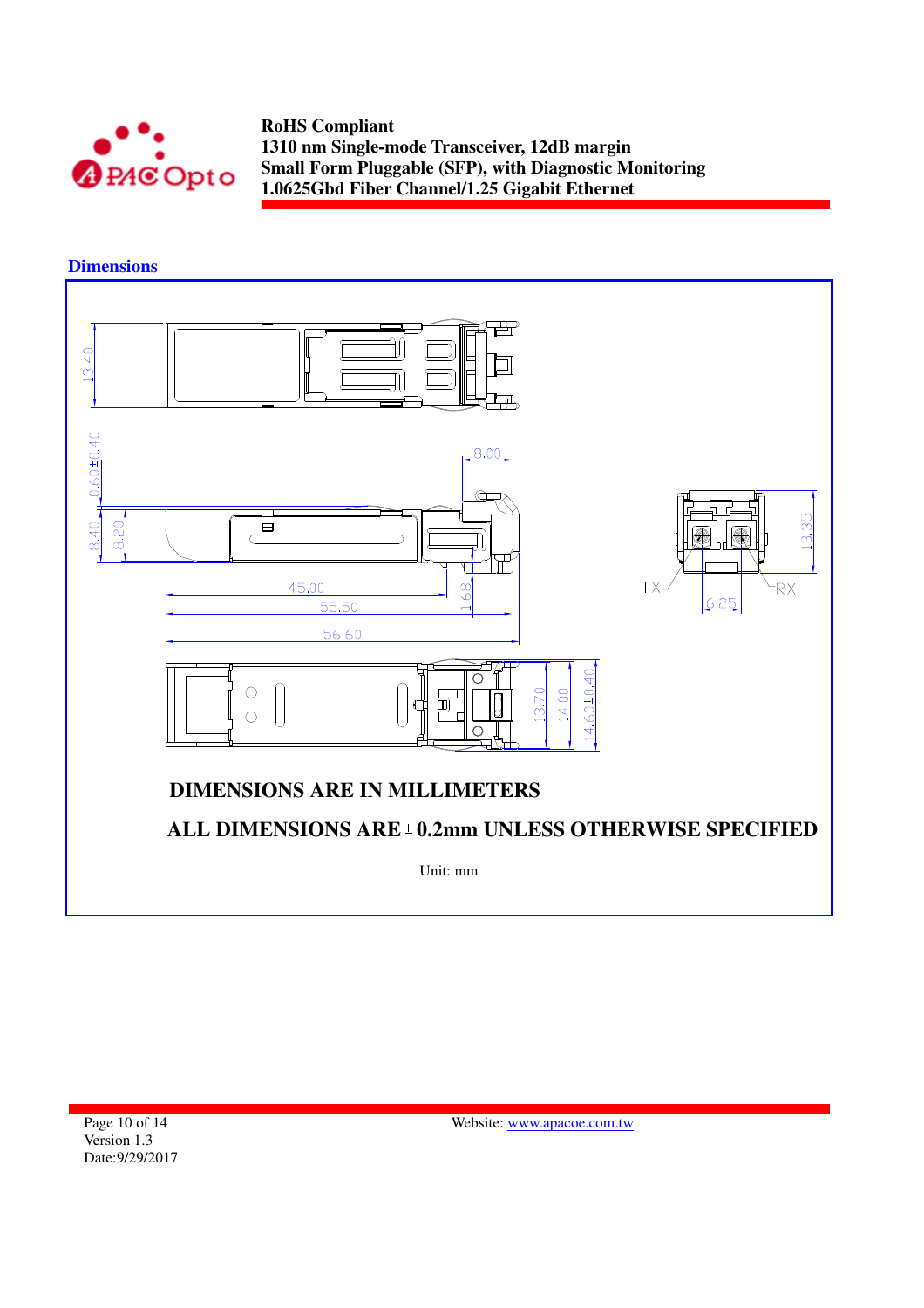

## **SFP host board mechanical layout**



Page 11 of 14 Version 1.3 Date:9/29/2017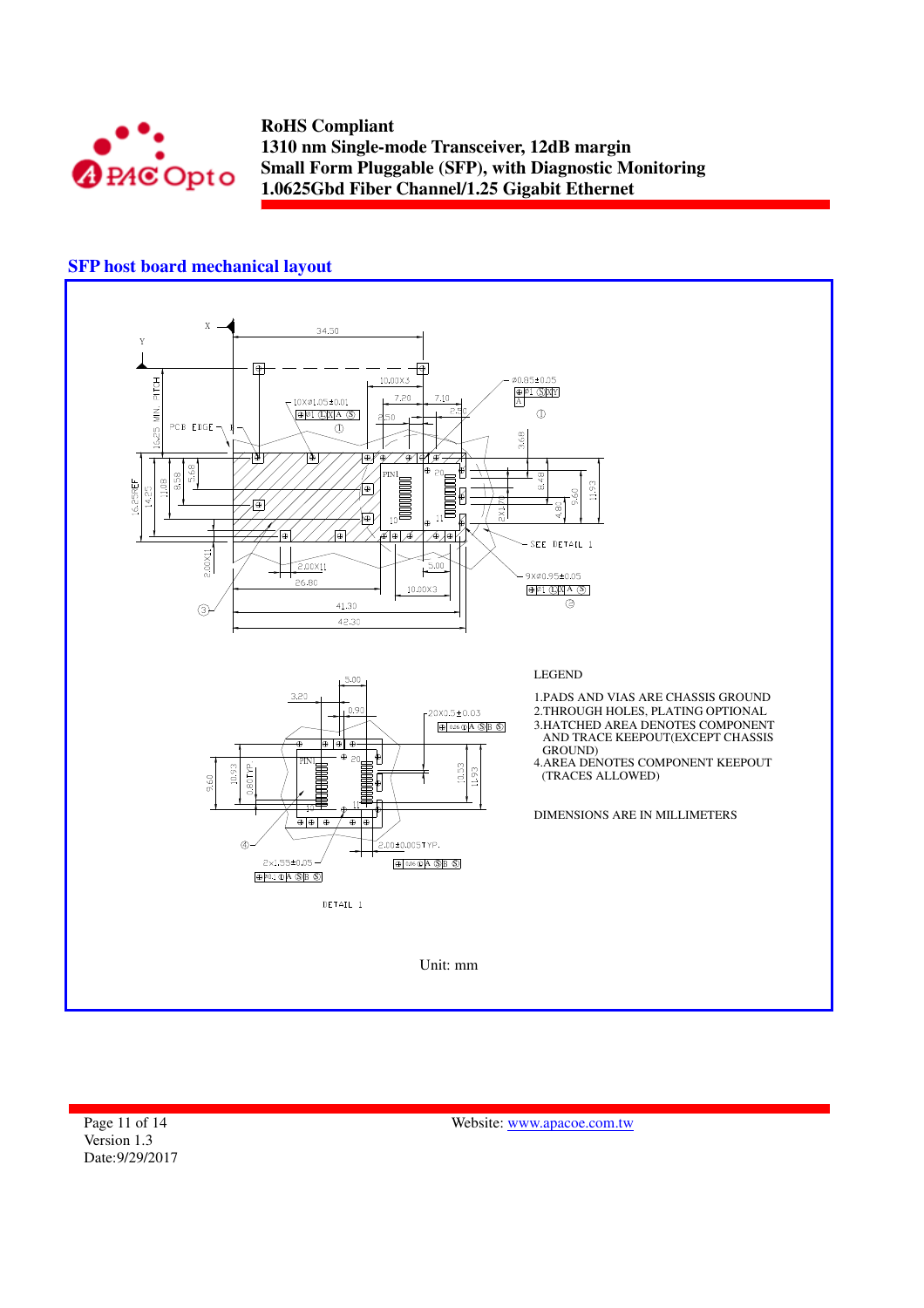

## **Assembly drawing**



Page 12 of 14 Version 1.3 Date:9/29/2017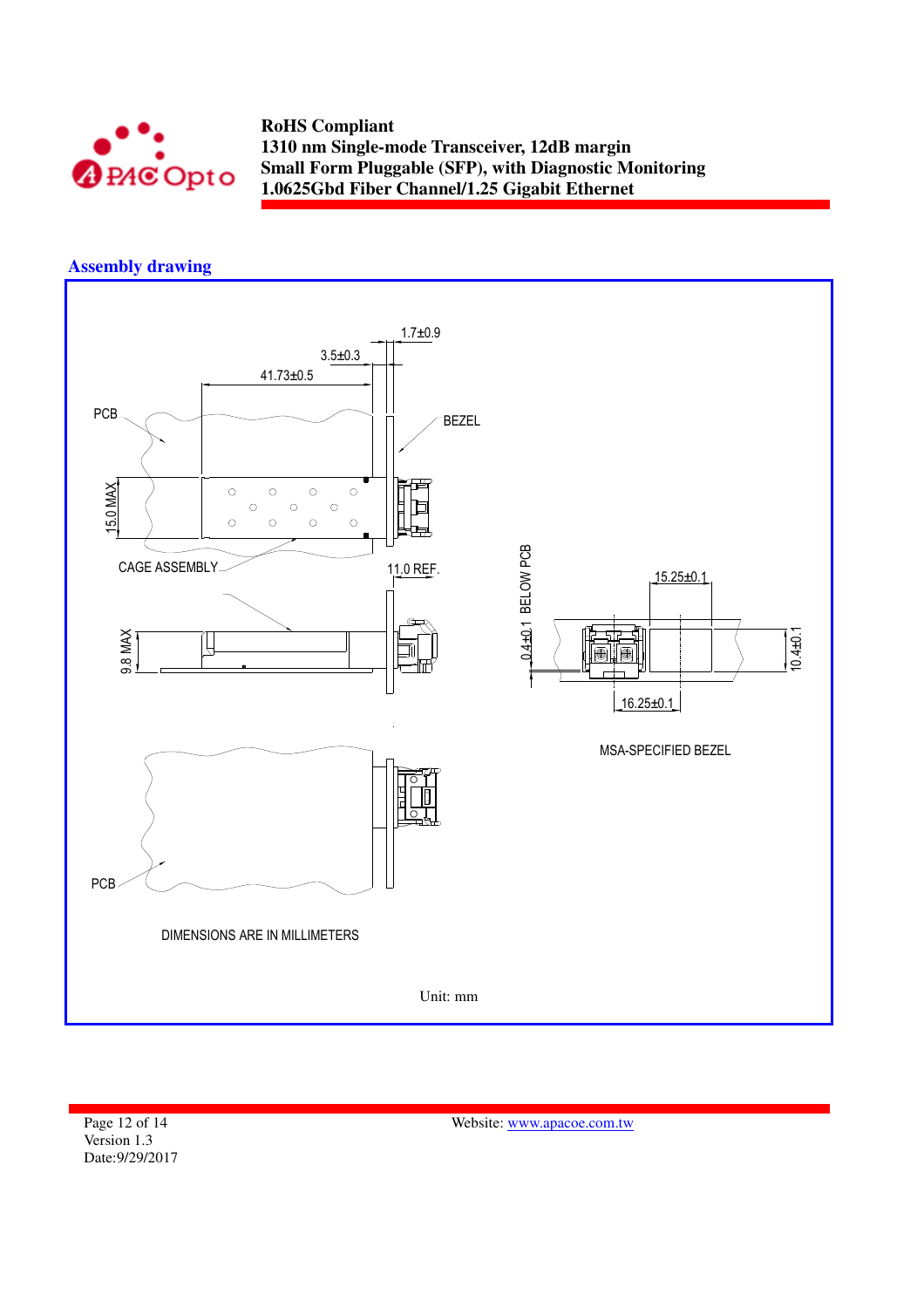

# **Pin Assignment**

Pin-Out



| Pin            | <b>Signal Name</b>          | <b>Description</b>                                |
|----------------|-----------------------------|---------------------------------------------------|
| 1              | $T_{GND}$                   | <b>Transmit Ground</b>                            |
| $\overline{2}$ | TX_FAULT                    | <b>Transmit Fault</b>                             |
| 3              | TX_DISABLE                  | <b>Transmit Disable</b>                           |
| 4              | $MOD_$ <del>DEF</del> $(2)$ | SDA Serial Data Signal                            |
| 5              | $MOD_$ <del>DEF</del> $(1)$ | <b>SCL Serial Clock Signal</b>                    |
| 6              | $MOD_$ <i>DEF</i> $(0)$     | <b>TTL</b> Low                                    |
| 7              | <b>RATE SELECT</b>          | Open Circuit                                      |
| 8              | RX_LOS                      | Receiver Loss of Signal, TTL High, open collector |
| 9              | $R_{GND}$                   | Receiver Ground                                   |
| 10             | $R_{GND}$                   | Receiver Ground                                   |
| 11             | $R_{GND}$                   | Receiver Ground                                   |
| 12             | $RX-$                       | Receive Data Bar, Differential PECL, ac coupled   |
| 13             | $RX+$                       | Receive Data, Differential PECL, ac coupled       |
| 14             | $R_{GND}$                   | Receiver Ground                                   |
| 15             | $V_{CCR}$                   | Receiver Power Supply                             |
| 16             | $V_{CCT}$                   | <b>Transmitter Power Supply</b>                   |
| 17             | $T_{GND}$                   | <b>Transmitter Ground</b>                         |
| 18             | $TX+$                       | Transmit Data, Differential PCEL, ac coupled      |
| 19             | $TX-$                       | Transmit Data Bar, Differential PCEL, ac coupled  |
| 20             | $T_{GND}$                   | <b>Transmitter Ground</b>                         |